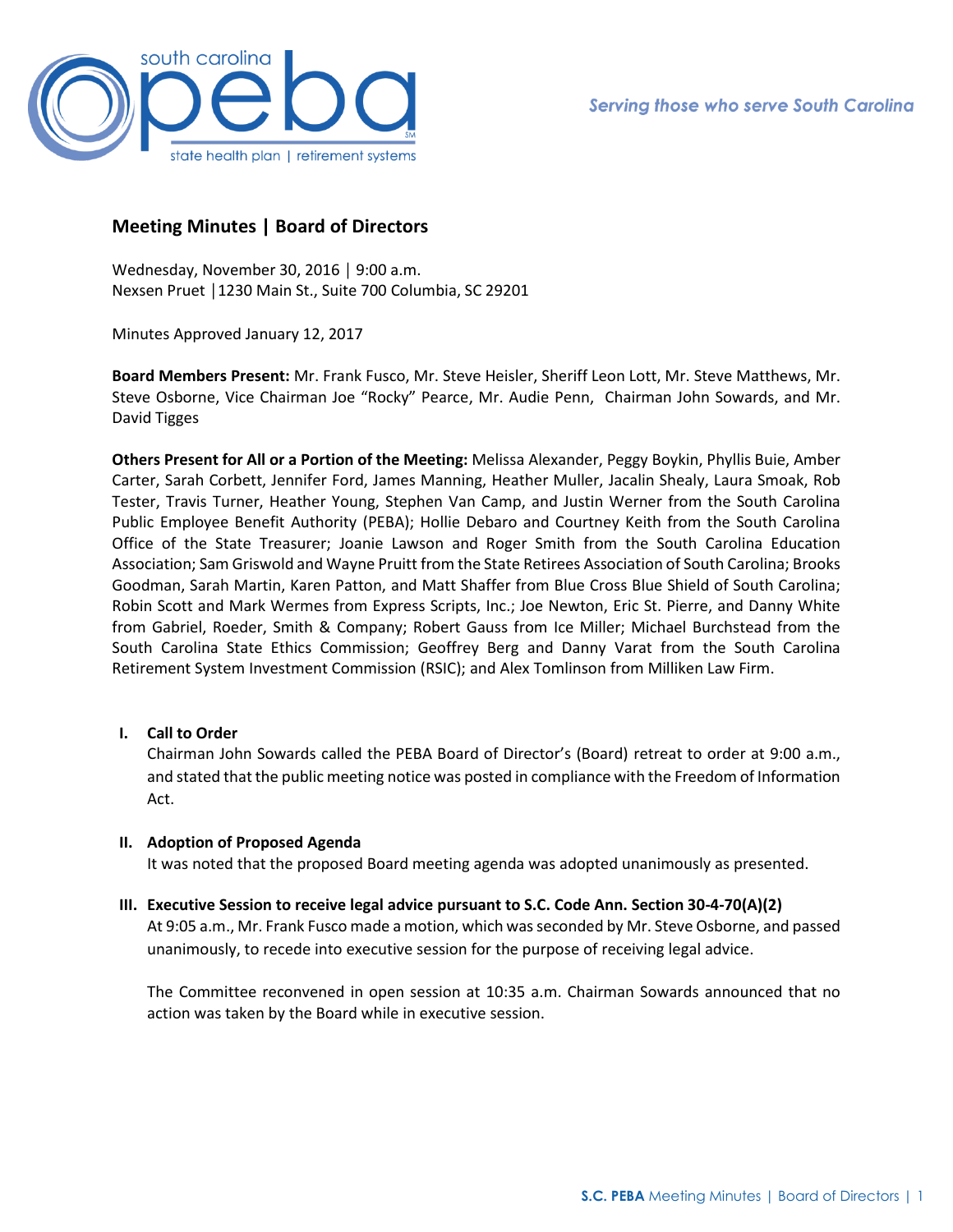### **IV. Gabriel Roeder Smith & Company**

Ms. Peggy Boykin, Executive Director, introduced Mr. Joseph Newton and Mr. Danny White from Gabriel Roeder Smith & Company (GRS), to present the 2015 Other Post Employment Benefits (OPEB) and the 2016 Retirement Valuations.

Mr. Newton presented the 2015 OPEB Valuations and reviewed the current plan benefit and funding policy. Mr. Newton also discussed the impact of Governmental Accounting Standards Board (GASB) 74 and 75, which requires all participating employers to recognize a share of the unfunded actuarial accrued liability (UAAL) of OPEB effective for fiscal year 2018. PEBA will implement the new OPEB standard for the plan effective fiscal year 2017. Mr. Newton concluded his presentation by reviewing the historical and expected employer surcharge based on the current funding status.

Mr. Steve Heisler, made a motion, which was seconded by Mr. Steve Matthews, and passed unanimously, to accept the 2015 OPEB Valuations as presented for information.

Mr. White, Senior Consultant, presented the 2016 Retirement Systems Actuarial Valuations. It was noted that the actuarial assumptions adopted by the Board and approved by the State Fiscal Accountability Authority (SFAA), have been incorporated in the 2016 valuations, and the investment return assumption remains unchanged at 7.50 percent.

Mr. White reported that the investment return for fiscal year 2016 was -0.47 percent. Mr. White discussed the summary results of the 2016 valuation for the South Carolina Retirement System (SCRS), and the Police Officers Retirement System (PORS), and pointed out that the UAAL for SCRS increased from \$16,753 billion in 2015 to \$18,566 billion in 2016, which is a \$1.8 billion increase. Mr. White reported that \$500 million is attributed to the assumption changes, \$1.1 billion is the recognition of the deferred investment losses, and \$200 million is due to negative amortization.

Mr. White reminded the Board that they approved an increase to the employer and employee contribution rates for SCRS to 11.56 percent and 8.66 percent respectively, and the employer and employee rates for PORS to 14.24 percent and 9.24 percent respectively, effective July 1, 2016.

Mr. White advised that employer and employee contribution rates for PORS must increase four basis points for fiscal year 2018, and employer and employee contribution rates for SCRS must increase by a minimum of 43 basis points for fiscal year 2018, to maintain a 30-year funding period. Mr. White suggested that the Board consider increasing contribution rates above the minimum required amount for both SCRS and PORS, and develop a long-term strategy to obtain a better financial position in a shorter period of time.

Mr. White also provided the Valuation results for the Judges and Solicitors Retirement System (JSRS); the General Assembly Retirement System (GARS); the South Carolina National Guard Retirement (SCNG) System; and the expected increase in contributions necessary for each system.

Mr. White reviewed the actuarial projected employer and employee contribution rates for SCRS and incorporated various return assumption scenarios.

Mr. David Tigges, made a motion, which was seconded by Mr. Steve Osborne, and passed unanimously, to receive as information the actuarial valuations of SCRS, PORS, JSRS, GARS, and the SCNG Plan as of July 1, 2016.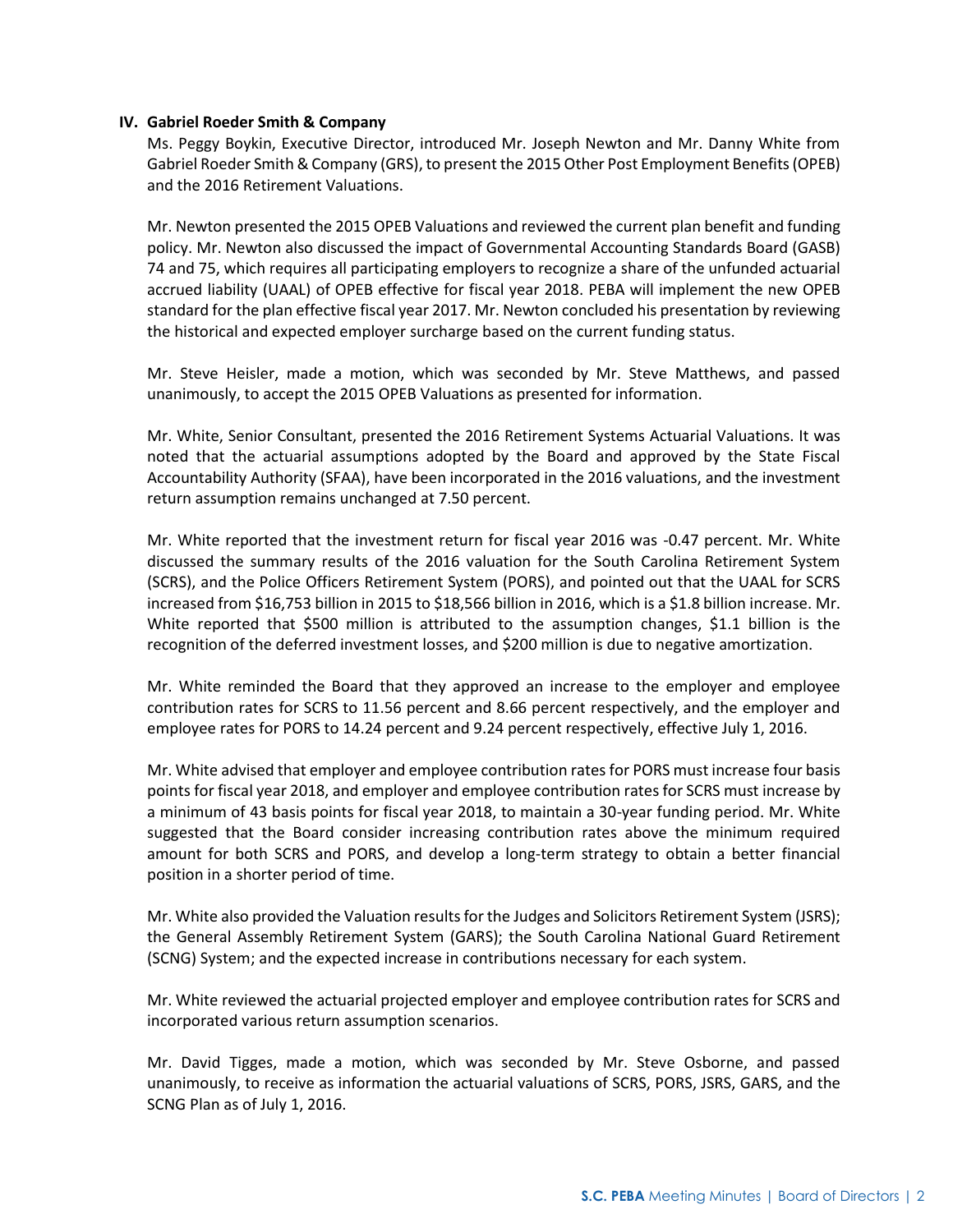Mr. Tigges, made a motion, which was seconded by Mr. Matthews, and passed unanimously, to increase the employee and employer contribution rates for SCRS by 50 basis points each, to 9.16% and 12.06%, respectively, effective July 1, 2017.

Mr. Tigges, made a motion, which was seconded by Mr. Audie Penn, and passed unanimously, to increase the employee and employer contribution rates for PORS by 50 basis points each, to 9.74% and 14.74%, respectively, effective July 1, 2017.

Mr. Tigges, made a motion, which was seconded by Mr. Heisler, and passed unanimously, to increase the employer contribution rate for JSRS to 49.42% effective July 1, 2018.

Mr. Tigges, made a motion, which was seconded by Mr. Heisler, and passed unanimously, to increase the employer contribution for GARS to \$5.4 million effective July 1, 2018.

Mr. Tigges, made a motion, which was seconded by Mr. Heisler, and passed unanimously, to increase the employer contribution for the SCNG Plan to \$4.8 million effective July 1, 2017.

Chairman Sowards thanked Mr. White and Mr. Newton for their presentations.

### **V. RSIC Report on Investments**

Mr. Geoffrey Berg, Chief Investment Officer, from the South Carolina Retirement System Investment Commission (RSIC) provided a performance update for the period ending September 30, 2016. Mr. Berg stated that a new asset allocation was adopted in February 2016. Mr. Berg advised that most of the changes became effective June 2016, and have produced positive short term results for the three month period. Mr. Berg reviewed asset classes that performed better than the benchmark, as well as asset classes that underperformed the benchmark for fiscal year-to-date ending September 30, 2016.

Mr. Berg also discussed the impact of the presidential election on the markets including:

- 1. The US dollar rallied more than four percent
- 2. Equities are mixed
- 3. There has been a significant rally in US bond yields since July 2016

Mr. Berg also reviewed important changes to the RSIC portfolio including:

- 1. Tracking performance vs. peer group
- 2. New liquidity framework (cash target declined from five percent to two percent)
- 3. New asset allocation adopted in February 2016 (effective July 1, 2016)
- 4. Challenging the role of Hedge Funds in the portfolio

Chairman Sowards thanked Mr. Berg for his hard work and dedication as Chief Investment Officer of RSIC.

### **VI. State Health Plan**

Ms. Sarah Martin from Blue Cross Blue Shield of South Carolina (BCBSSC), reviewed the Rally engagement platform that will begin January 1, 2017. Ms. Martin explained that Rally is a very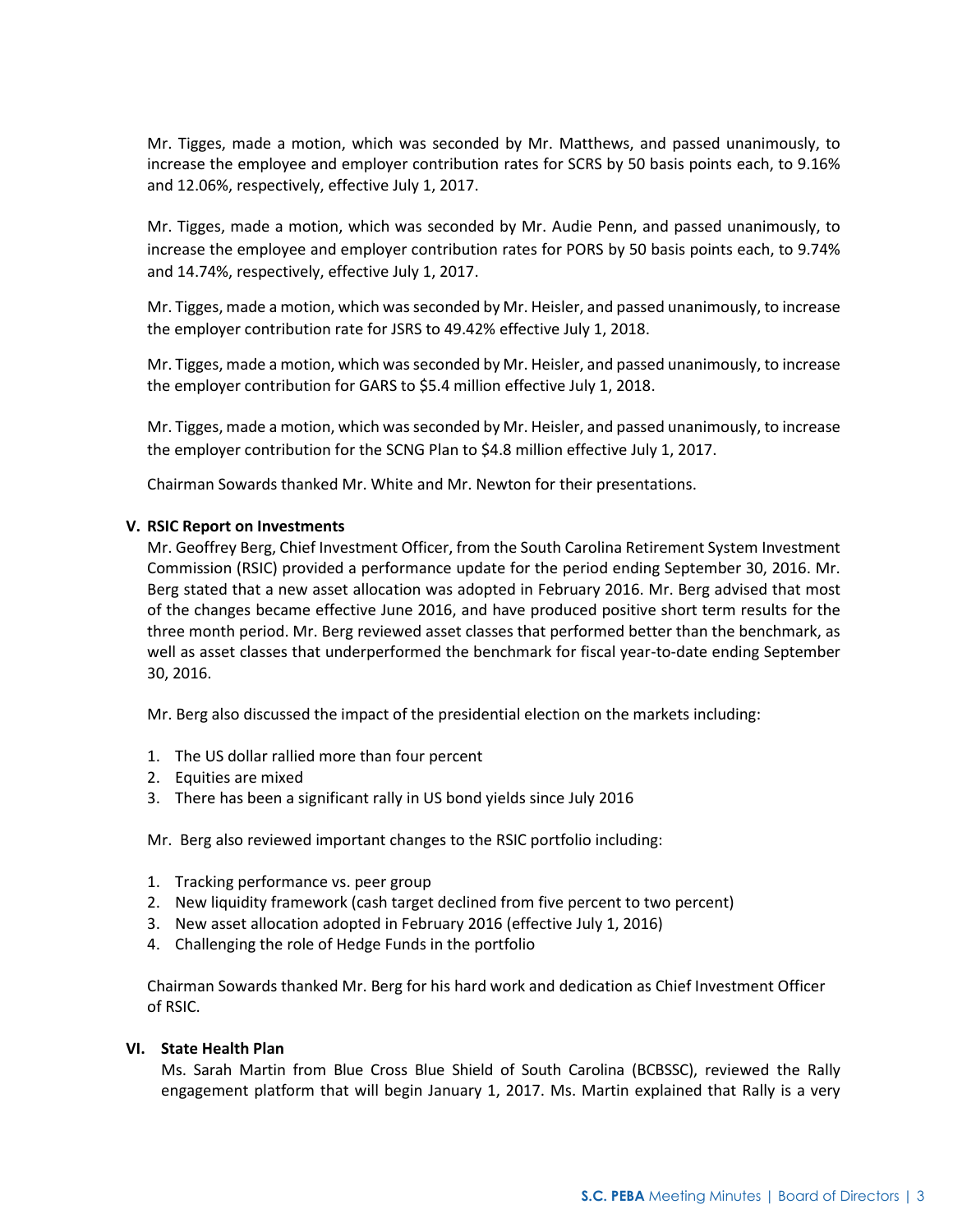dynamic and interactive platform designed to engage members, and provide an updated avenue to promote sustained behavior change with healthy outcomes. Rally can be accessed through the internet or via a mobile device, and will provide targeted intervention based on individual health goals.

 Ms. Karen Patton from BCBSSC led a discussion related to a new telehealth benefit that will be available to State Health Plan (SHP) members effective January 1, 2017. Blue CareOnDemand will enable members to connect with board-certified physicians via telecommunications and video technology. Ms. Patton emphasized that telehealth is not a replacement for a member's primary care physician, but allows members to be seen for urgent care issues when their primary care physician is not convenient or available, or as an alternative to an emergency room visit. Ms. Patton stated that doctors review a member's medical history; ask pertinent questions to address member concerns; provide treatment plans; and prescribe medications as needed. Ms. Patton reported that 85 percent of Blue CareOnDemand visits resolve a member's issue completely. If a member's issue cannot be resolved, they will be rerouted back to their primary care physician for follow-up.

#### **VII. Fiduciary Education- Ice Miller**

Mr. Robert Gauss, Partner, from Ice Miller, conducted a presentation on Fiduciary Duties and Considerations Regarding Recent Lawsuits Against Retirement Plans. Mr. Gauss stated that good fiduciary and ethical practices should follow the applicable South Carolina Code of Laws; the State Ethics Act; the PEBA Board's Ethics Policy; and the PEBA Board's Conflict of Interest Policy. Mr. Gauss reviewed the conflict of interest guidelines that Board members must follow, and stated that directors should make reasonable efforts to avoid conflicts of interest and appearances of conflicts of interest.

Mr. Gauss described a fiduciary as any person who exercises any discretionary authority, control, or management of a plan, or exercises any authority, control, or disposition of its assets. A fiduciary also renders investment advice, and has any discretionary authority or discretionary responsibility in the administration of the plan. Mr. Gauss noted that the Board is one of multiple fiduciaries for the South Carolina Retirement Systems, and shares responsibility with the State Fiscal Accountability Authority (SFAA); the South Carolina Retirement System Investment Commission; the State Treasurer; and the state Legislature. Mr. Gauss stated that the Board is also a fiduciary for the State Health Insurance and OPEB trust Funds; the State Optional Retirement Program; and the South Carolina Deferred Compensation Program.

Mr. Gauss discussed several sources of fiduciary principles including the Internal Revenue Code; The Employee Retirement Income Security Act (ERISA) which only applies to private plans but is an excellent resource; and the Uniform Management of Public Retirement Systems Act (UMPERSA).

Mr. Gauss also reviewed the Exclusive Benefit Rule; prohibited transactions for fiduciary principles; adherence to the Trust; and detailed the overall fiduciary principles – Duty of Care, Duty of Skill, Duty of Loyalty, and Duty of Impartiality.

Mr. Gauss concluded his presentation by discussing several recent lawsuits against other retirement plans.